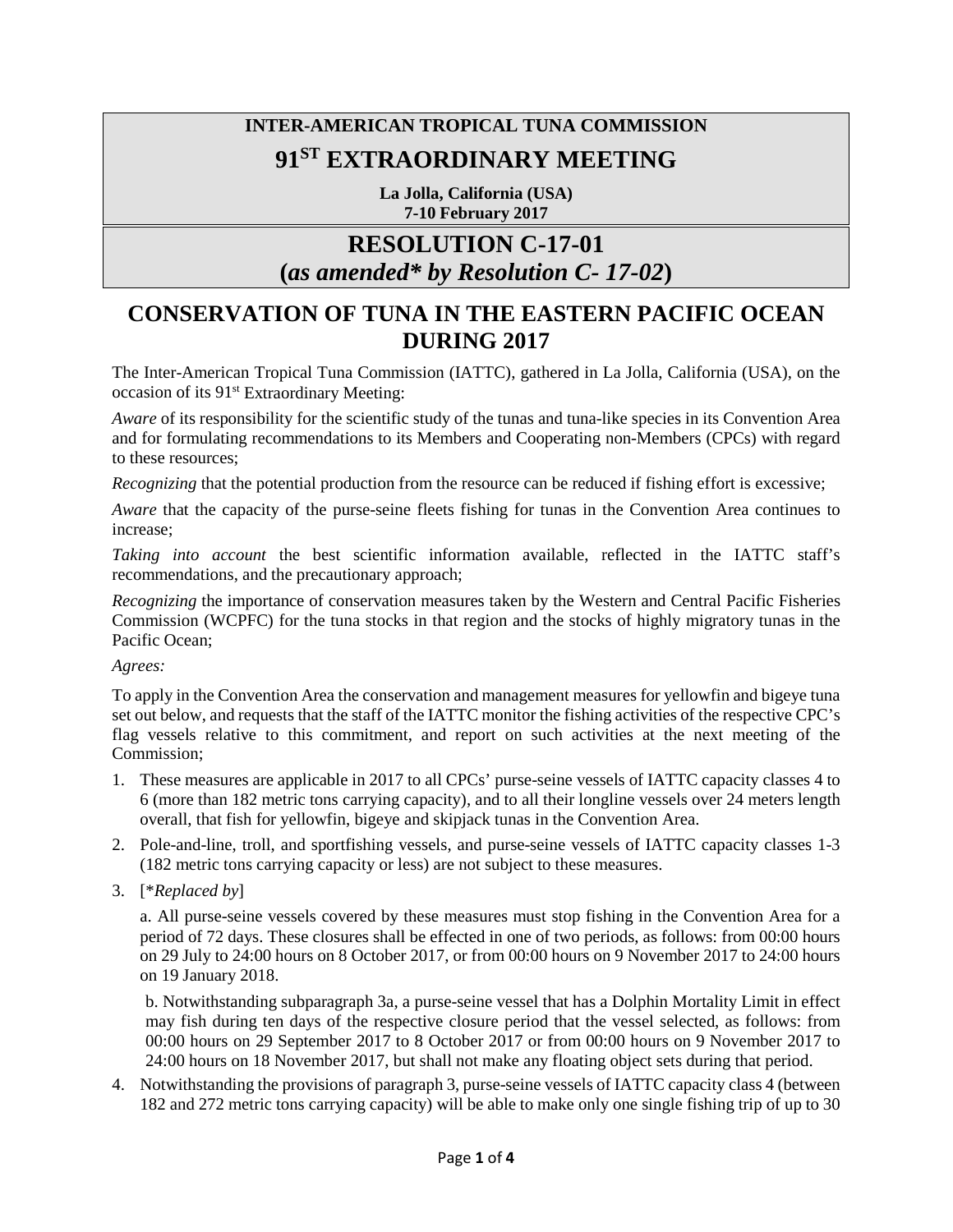days duration during the specified closure period, provided that any such vessel carries an observer authorized pursuant to the Agreement on the International Dolphin Conservation Program (AIDCP)

- 5. [\**Deleted*]
- 6. [\**Replaced by*] The fishery for yellowfin, bigeye, and skipjack tuna by purse-seine vessels within the area of 96º and 110ºW and between 4°N and 3°S, known as the "corralito", which is illustrated in Figure 1, shall be closed from 00:00 hours on 9 October to 24:00 hours on 8 November.



Figure 1. Closure area

- 7. a. For each one of the closure periods, each CPC shall notify the Director, by 15 July, the names of all the purse-seine vessels that will observe each closure period.
	- b. Every vessel that fishes during 2017, regardless of the flag under which it operates or whether it changes flag or the jurisdiction of the CPC under which it fishes during the year, must observe the closure period to which it was committed.
- 8. a. Notwithstanding the provisions of subparagraph 7a and 7b, a request by a CPC, on behalf of any of its vessels, for an exemption due to *force majeure*[1](#page-1-0) rendering said vessel unable to proceed to sea outside said closure period during at least a period equivalent to the closure period prescribed in paragraph 3, shall be sent to the Secretariat
	- b. In addition to the request for an exemption, the CPC shall send the evidence necessary to demonstrate that the vessel did not proceed to sea and that the facts on which the request for exemption is based were due to *force majeure*.
	- c. The Director shall immediately send the request and the evidence electronically to the other CPCs for their consideration, duly coded in order to maintain the anonymity of the name, flag and owner of the vessel.
	- d. The request shall be considered accepted, unless an IATTC Member objects to it formally within 15 calendar days of the receipt of said request, in which case the Director shall immediately notify all CPCs of the objection.
	- e. If the request for exemption is accepted:

 $\overline{\phantom{a}}$ 

i. the vessel shall observe a reduced closure period of 30 consecutive days in the same year during which the *force majeure* event occurred, in one of the two periods prescribed in

<span id="page-1-0"></span><sup>&</sup>lt;sup>1</sup> For the purposes of paragraph 8, only cases of vessels disabled by mechanical and/or structural failure, fire, or explosion shall be considered *force majeure*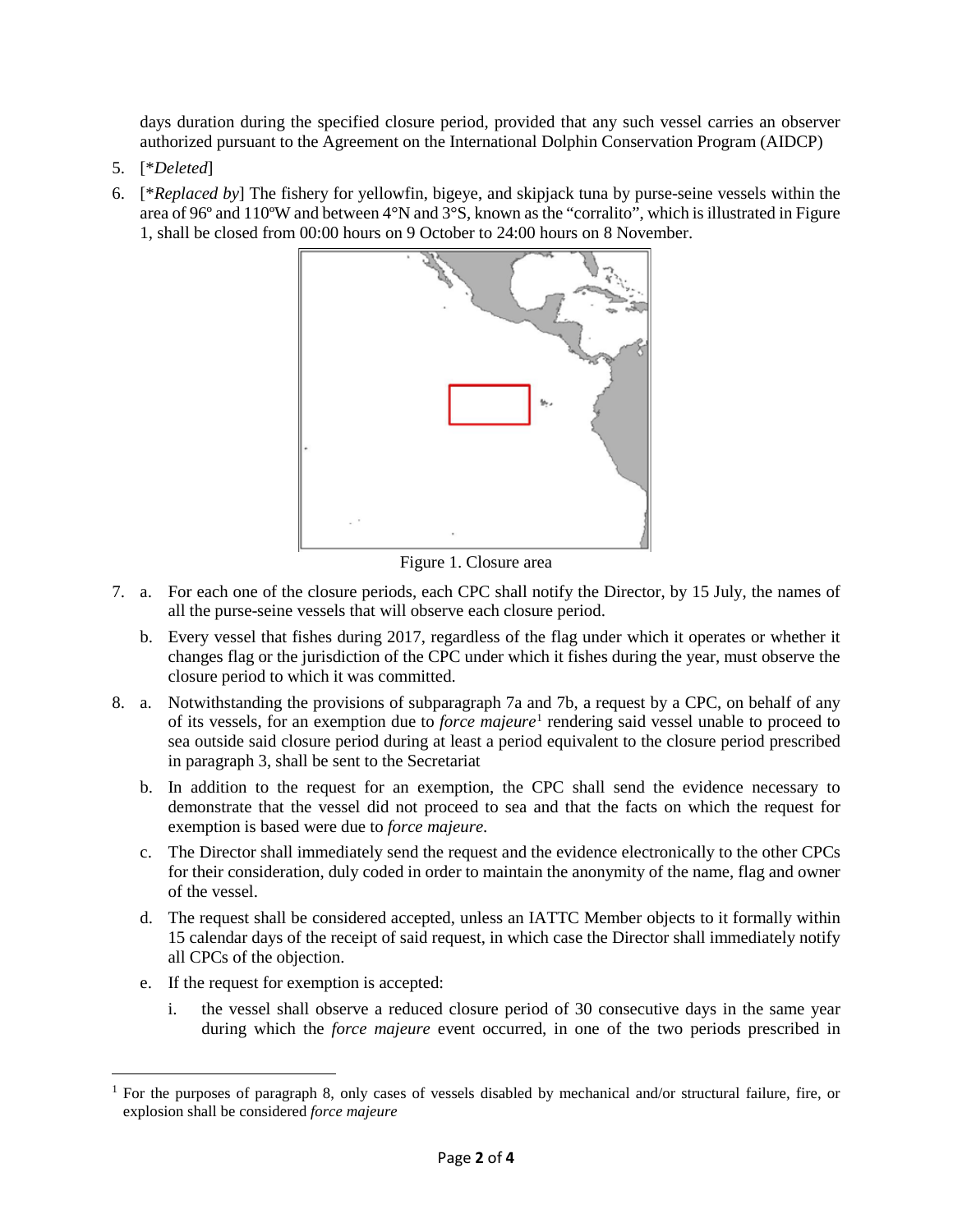paragraph 3, to be immediately notified to the Director by the CPC, or

ii. in the event said vessel has already observed a closure period prescribed in paragraph 3 in the same year during which the *force majeure* event occurred, it shall observe a reduced closure period of 30 consecutive days the following year, in one of the two periods prescribed in paragraph 3, to be notified to the Director by the CPC no later than 15 July.

This exemption applies to the vessels of fleets that observe either of the closure periods prescribed in paragraph 3.

9. Each CPC shall, for purse-seine fisheries:

 $\overline{\phantom{a}}$ 

- a. Before the date of entry into force of the closure, take the legal and administrative measures necessary to implement the closure;
- b. Inform all interested parties in its tuna industry of the closure;
- c. Inform the Director that these steps have been taken;
- d. Ensure that at the time a closure period begins, and for the entire duration of that period, all the purse-seine vessels fishing for yellowfin, bigeye, or skipjack tunas that are committed to observing that closure period and that fly its flag, or operate under its jurisdiction, in the Convention Area are in port, except that vessels carrying an observer authorized pursuant to the AIDCP may remain at sea, provided they do not fish in the Convention Area. The only other exception to this provision shall be that vessels carrying an observer authorized pursuant to the AIDCP may leave port during the closure, provided they do not fish in the Convention Area.
- 10. China, Japan, Korea, and Chinese Taipei undertake to ensure that the total annual catches of bigeye tuna by their longline vessels in the Convention Area during 2017 do not exceed the following levels:

| <b>Metric tons</b> | 2017   |
|--------------------|--------|
| China              | 2,507  |
| Japan              | 32,372 |
| Korea              | 11,947 |
| Chinese Taipei     | 7,555  |

- 11. All other CPCs undertake to ensure that the total annual catches of bigeye tuna by their longline vessels in the Convention Area during 2017 do not exceed the greater of 500 metric tons or their respective catches of bigeye tuna in [2](#page-2-0)001<sup>2,[3](#page-2-1)</sup>. CPCs whose annual catches have exceeded 500 metric tons shall provide monthly catch reports to the Director.
- 12. Landings and transshipments of tuna or tuna products that have been positively identified as originating from fishing activities that contravene these measures are prohibited. The Director is requested to provide relevant information to CPCs to assist them in this regard.
- 13. Each CPC shall submit to the Director, by 15 July of 2018, a national report on its updated national compliance scheme and actions taken to implement these measures, including any controls it has imposed on its fleets and any monitoring, control, and compliance measures it has established to ensure compliance with such controls.
- 14. In order to evaluate progress towards the objectives of these measures, in 2017 the IATTC scientific staff will analyze the effects on the stocks of the implementation of these measures, and previous conservation and management measures, and will propose, if necessary, appropriate measures to be

<span id="page-2-0"></span><sup>&</sup>lt;sup>2</sup> The Commission acknowledges that France, as a coastal State, is developing a tuna longline fleet on behalf of its overseas territories situated in the Convention Area.

<span id="page-2-1"></span><sup>&</sup>lt;sup>3</sup> The Commission acknowledges that Peru, as a coastal State, will develop a tuna longline fleet, which will operate in strict compliance with the rules and provisions of the IATTC and in accordance with the resolutions of the Commission.